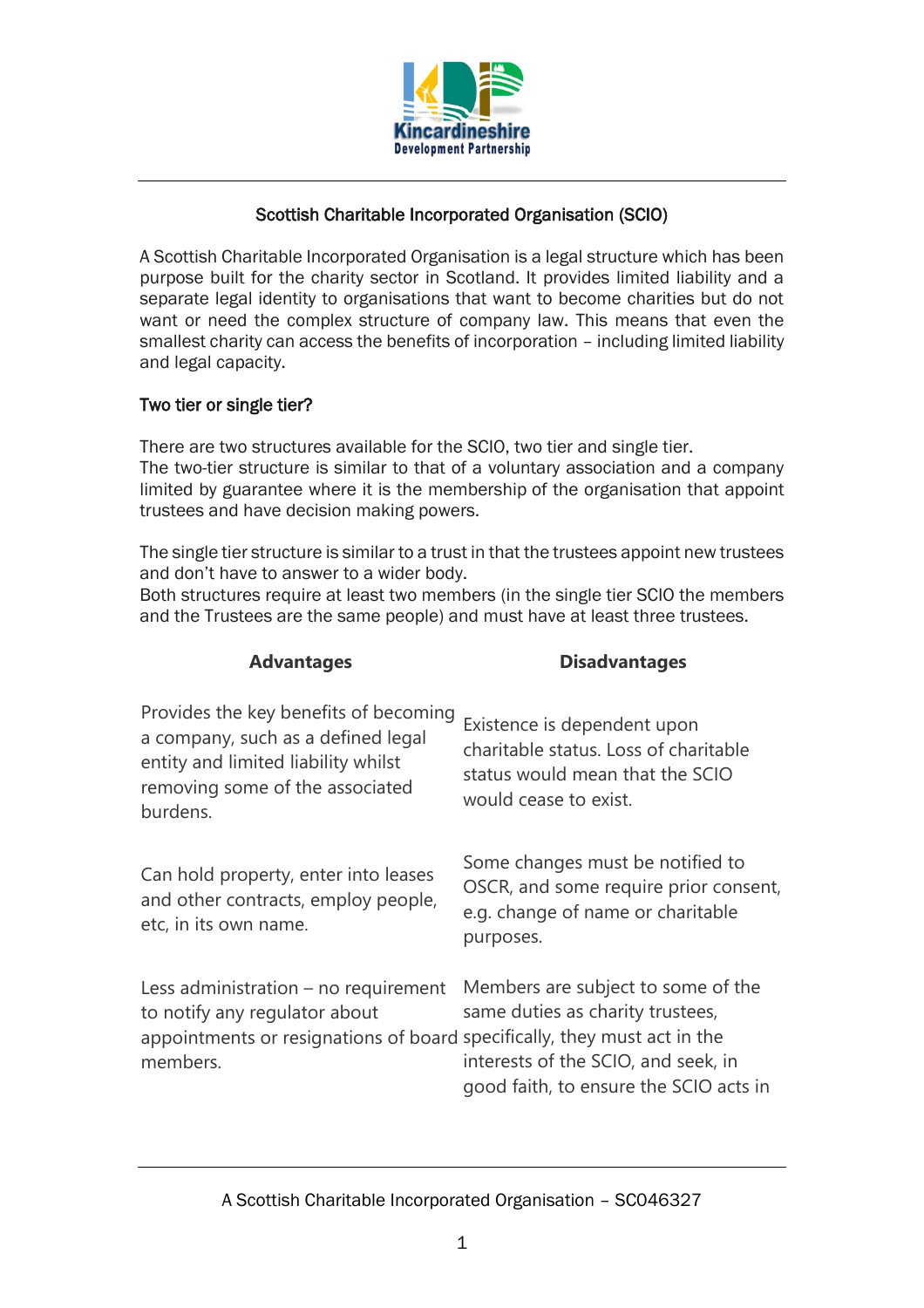

# **Advantages Disadvantages**

a manner which is consistent with its charitable purposes.

There is a duty to keep and supply a

members (if an organisation has a lot of fluidity in its membership e.g. a Student Union, a SCIO may not be the

Cannot convert or amalgamate with non-SCIO, though assets can be transferred to a non-SCIO charitable

register of charity trustees and

most appropriate legal form).

organisation.

Unlike company law, where the volume of legislation and case law can be overwhelming, the law relating to SCIOs is self-contained and very manageable.

It provides creditor protection and reassurance for those entering into contracts.

Only needs to be registered with OSCR, unlike a charitable company, which also needs to register with Companies House.

Is subject to the same accounting thresholds as unincorporated charities, so may not have to produce fully accrued accounts.

Generally regarded by funding bodies and public agencies as a more 'stable' structure than a voluntary association.

# How is it governed?

There is no standard format for a SCIO constitution, but some basic elements are required:

• a SCIO should have two or more members and three trustees (in the case of a single tier SCIO the members can also be the trustees)

A Scottish Charitable Incorporated Organisation – SC046327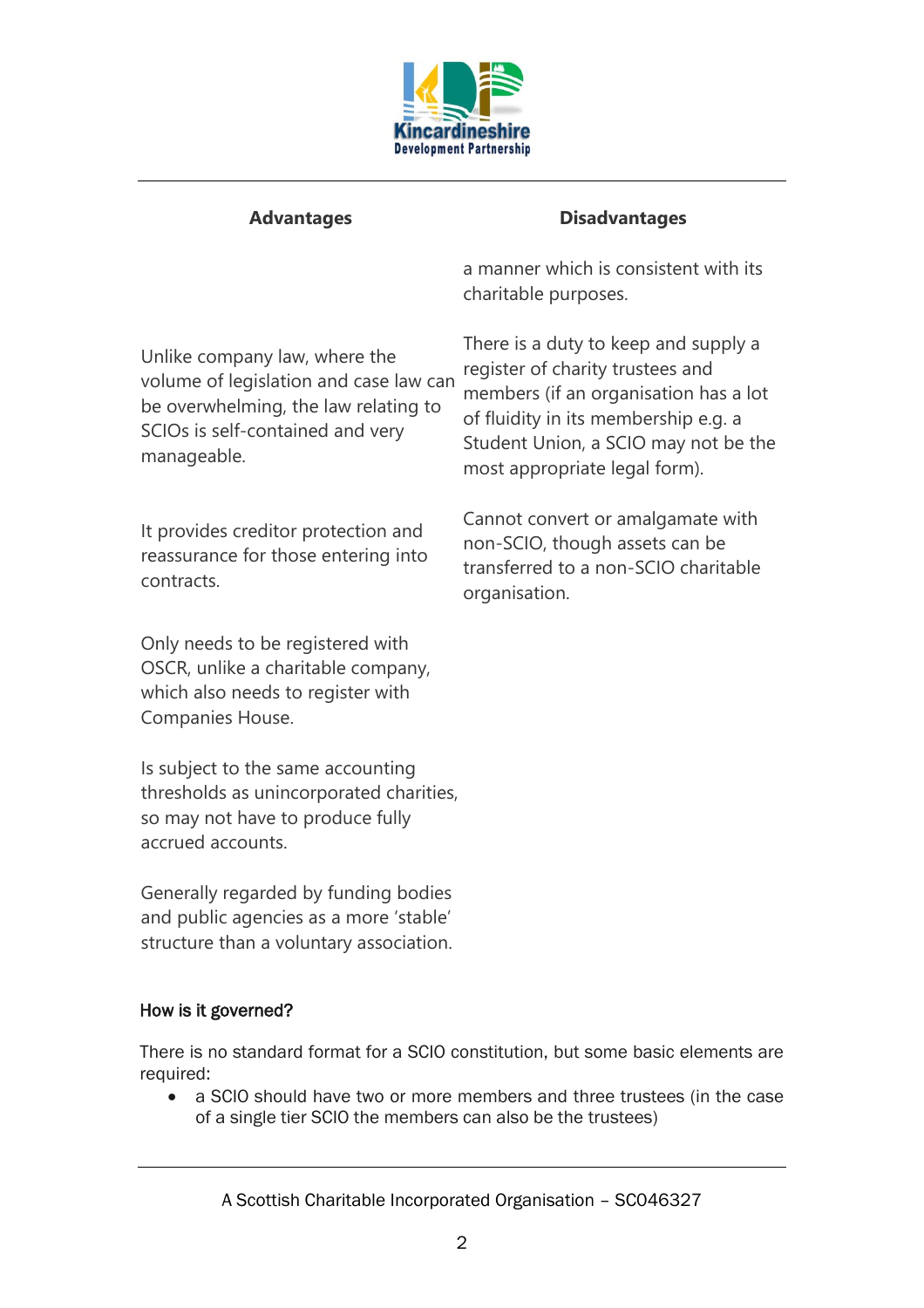

- it should have the name, purposes, a registered office in Scotland, and include any restrictions on powers
- it should list meeting procedures (convening, recording, quorum, voting, resolution)
- it should list membership rules (eligibility, appointment, withdrawal) and trustee rules (appointment, withdrawal, remuneration restrictions, conflict of interest).
- it should list the purposes for which surplus assets may be used on dissolution

# Charitable status?

A SCIO can only be a charity. OSCR is the regulator of a SCIO's legal form, not just its charitable status. Removal from the Register equals dissolution.

#### Does it have a legal status, distinct from those who run it?

Yes. A SCIO can hold property, enter into leases and employ people in its own right. Title to land and buildings will be held in the name of the SCIO (an advantage in terms of succession). Members' and trustees' liability is limited in most cases, and they are not liable to contribute if the SCIO is wound up.

# What are the main advantages of being a charity?

Charities do not normally have to pay income/corporation tax (in the case of some types of income), capital gains tax or stamp duty. Gifts to charities are also free of inheritance tax. Charities pay no more than 20% of normal business rates on the buildings they occupy to further their charitable purposes, they can get special VAT treatment in some circumstances, and are often able to raise funds from the public, grant-making trusts and local government more easily than non-charitable bodies.

Charities can formally represent and help meet the needs of the community, they are able to assure the public that they are being monitored and advised by the charity commission, from which they can seek advice and information.

# What are the limitations of being a charity?

There are restrictions on what charities can do, both in terms of the types of work they do, and the ways in which they can operate.

A charity must have exclusively charitable purposes. Some organisations may have a range of activities, some of them charitable, some of them not. To become a charity that organisation would have to stop its non-charitable activities. Promoters will need to consider carefully if becoming a charity will severely restrict their planned activities. If so, charitable status may not be right for your organisation.